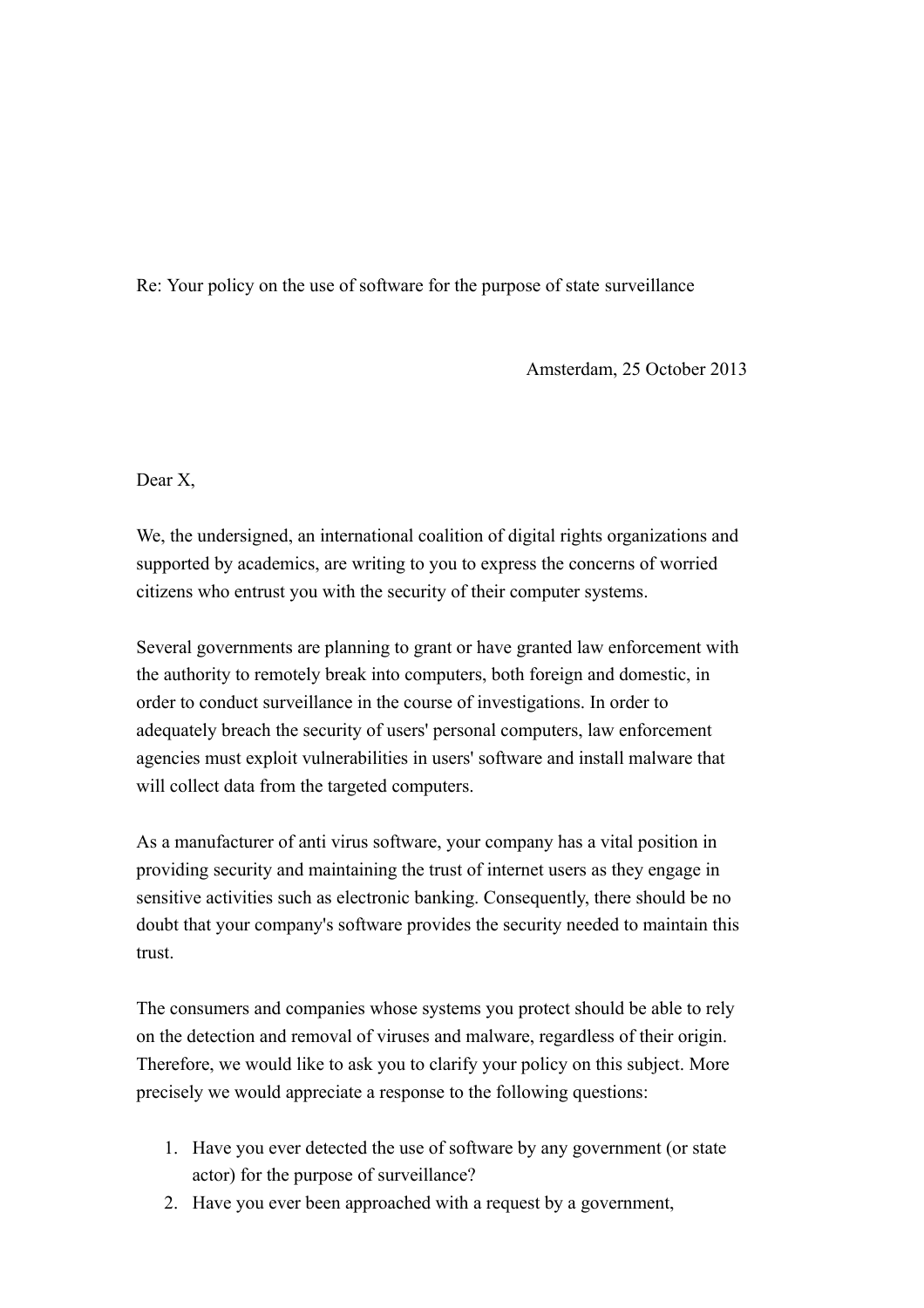requesting that the presence of specific software is not detected, or if detected, not notified to the user of your software? And if so, could you provide information on the legal basis of this request, the specific kind of software you were supposed to allow and the period of time which you were supposed to allow this use?

- 3. Have you ever granted such a request? If so, could you provide the same information as in the point mentioned above and the considerations which led to the decision to comply with the request from the government?
- 4. Could you clarify how you would respond to such a request in the future?

Please let us know if you feel that you cannot, or cannot fully, answer any of the above questions because of legal constraints imposed upon you by any government. If you feel you cannot answer any of the questions above, please reply "no response" to this question.

Your response on this matter would be greatly appreciated. Please send your answer before the 15th of November 2013 to the office of Bits of Freedom.

Yours sincerely,

- Access International
- Article 19 UK
- Axel Arnbak Netherlands
- Bits of Freedom Netherlands
- Bart Jacobs Netherlands
- Bruce Schneier US
- Claudio Guarnieri Italy
- Digital Courage Germany
- Digitale Gesellschaft e.V. Germany
- Föreningen för Digitala Fri- och Rättigheter (DFRI) Sweden
- DRI Ireland
- European Digital Rights (EDRi) Europe
- E.J. Koops Netherlands
- Electronic Frontier Foundation United States
- Free Press Unlimited Netherlands
- Internet Protection Lab Netherlands
- ISOC Netherlands